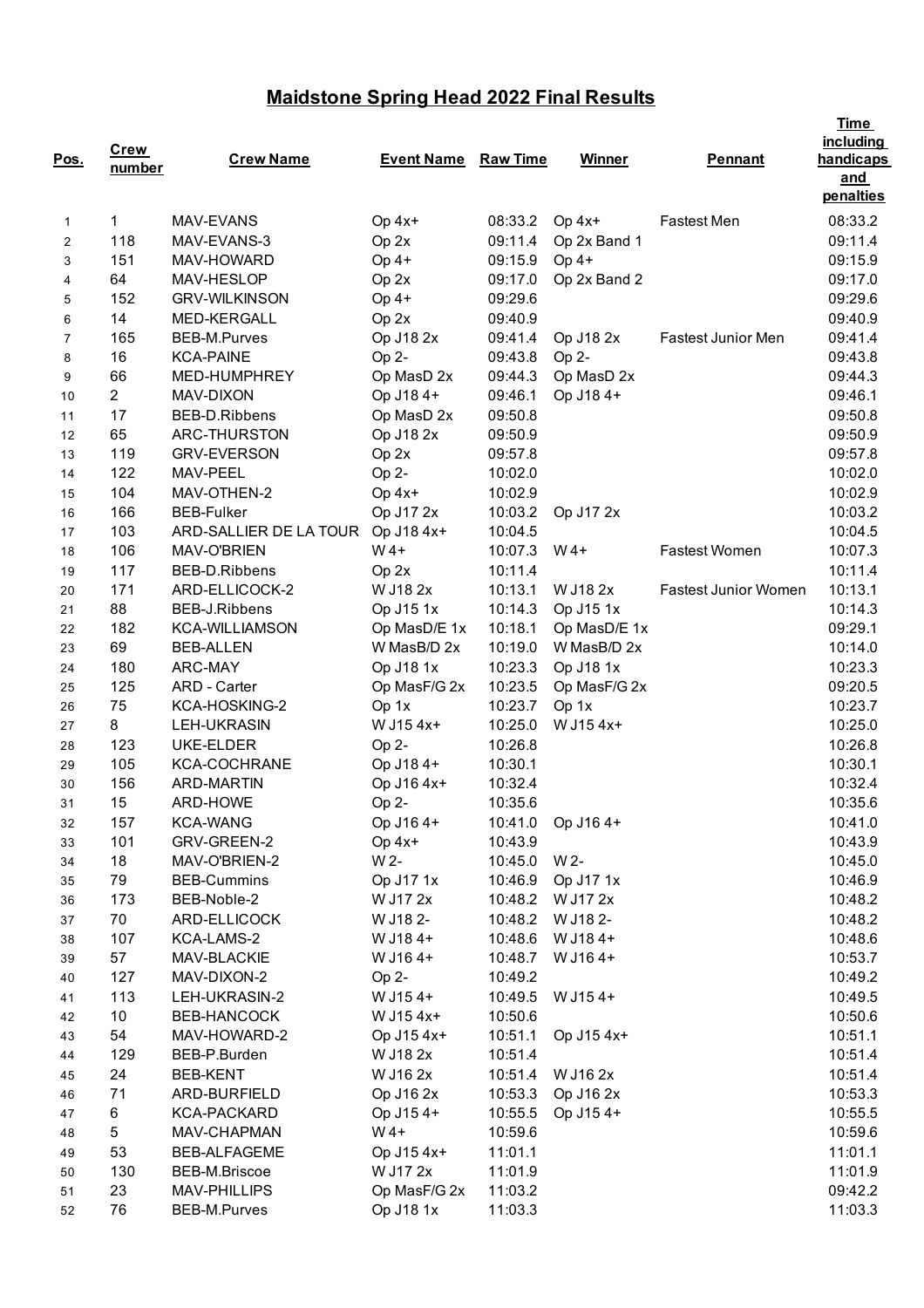| 53       | 114            | LEH-BETTELEY                             | W J154+                | 11:04.0            |                    | 11:04.0            |
|----------|----------------|------------------------------------------|------------------------|--------------------|--------------------|--------------------|
| 54       | 19             | MAV-ISTED                                | W 2-                   | 11:04.2            |                    | 11:04.2            |
| 55       | 172            | MAV-PARKER                               | W J18 2x               | 11:06.6            |                    | 11:06.6            |
| 56       | 102            | MED-KERGALL                              | $Op 4+$                | 11:06.8            |                    | 11:06.8            |
| 57       | 12             | LEH-ADAMS-2                              | W J154+                | 11:08.6            |                    | 11:08.6            |
| 58       | 11             | LEH-PARKER                               | W J154+                | 11:10.6            |                    | 11:10.6            |
| 59       | 29             | MAV-FIELD                                | Op 1x                  | 11:14.0            |                    | 11:14.0            |
| 60       | 137            | ARD-HOWE-2                               | Op MasD/E 1x           | 11:15.0            |                    | 10:26.0            |
| $=61$    | 63             | MAV-BREYTENBACH                          | Op J14 4x+             | 11:17.4            | Op J14 4x+         | 11:17.4            |
| $=61$    | 120            | MAV-KIRILOV                              | Op 2x                  | 11:17.4            |                    | 11:17.4            |
| 63       | 154            | <b>KCA-EROSHINA</b>                      | W J184+                | 11:19.8            |                    | 11:19.8            |
| 64       | 167            | MAV-HOWARD-3                             | Op J17 2x              | 11:20.0            |                    | 11:20.0            |
| 65       | 109            | <b>BEB-DARDIS GREEN</b>                  | W J16 4x+              | 11:20.5            | W J16 4x+          | 11:20.5            |
| 66       | 174            | MAV-BREYTENBACH-2                        | Op J16 2x              | 11:22.0            |                    | 11:22.0            |
| 67       | 22             | <b>KCA-LAMS</b>                          | W J18 2-               | 11:22.1            |                    | 11:22.1            |
| 68       | 78             | <b>BEB-Harris</b>                        | Op J17 1x              | 11:22.5            |                    | 11:22.5            |
| $=69$    | 28             | MAV-MIHR                                 | Op 1x                  | 11:23.6            |                    | 11:23.6            |
| $=69$    | 161            | <b>GRV-FILAKOVA JAKU</b>                 | W J15 4x+              | 11:23.6            |                    | 11:23.6            |
| 71       | 86             | PBD-BOYLE                                | Op MasF 1x             |                    | 11:25.4 Op MasF 1x | 11:25.4            |
| 72       | 121            | MAV-HOWARD-4                             | Op 2x                  | 11:27.8            |                    | 11:27.8            |
| 73       | 87             | ARD - RADOSEVIC                          | Op MasG 1x             |                    | 11:30.5 Op MasG 1x | 11:30.5            |
| 74       | 20             | <b>BEB Masters Purves</b>                | Op MasE 2x             | 11:32.6            | Op MasE 2x         | 11:32.6            |
| 75       | 67             | KCA-HOUNSELL-2                           | Op MasD 2x             | 11:32.9            |                    | 11:32.9            |
| 76       | 186            | BEB-SANDAY                               | Op J15 1x              | 11:34.0            |                    | 11:34.0            |
| $77$     | 80             | ARC-SALLIER DE LA TOUR Op J17 1x         |                        | 11:36.1            |                    | 11:36.1            |
| 78       | $\overline{7}$ | MAV-COWLING                              | W MasC/D 4x+           | 11:37.0            | W MasC/D 4x+       | 11:37.0            |
| 79       | 185            | MAV-PHILLIPS-2                           | Op MasG 1x             | 11:37.4            |                    | 11:37.4            |
| 80       | 82             | <b>BEB-Pannell</b>                       | W <sub>1x</sub>        | 11:37.8 W 1x       |                    | 11:37.8            |
| 81       | 9              | <b>LEH-PITT</b>                          | W J15 4x+              | 11:38.6            |                    | 11:38.6            |
| 82       | 126            | <b>BEB-Harris</b>                        | Op J17 2x              | 11:40.7            |                    | 11:40.7            |
| 83       | 13             | <b>KCA-ZHANG</b>                         | W J154+                | 11:40.8            |                    | 11:40.8            |
| 84       | 131            | BEB-Sawday                               | W J17 2x               | 11:41.2            |                    | 11:41.2            |
| 85       | 55             | KCA-ZHAO                                 | Op J154+               | 11:42.5            |                    | 11:42.5            |
| 86       | 124            | MAV-COWLING-2                            | Mx MasC/E 2x           | 11:46.6            |                    | 11:46.6            |
| 87       | 111            | LEH-PAL                                  | W J15 4x+              | 11:46.7            |                    | 11:46.7            |
| 88       | 62             | KCA-RENDO-CASTRO                         | Op J14 4x+             | 11:48.3            |                    | 11:58.3            |
|          | 162            | LEH-PARIJA-2                             | W J154+                | 11:49.9            |                    | 11:49.9            |
| 89<br>90 | 26             | BEB-HARVEY                               | Op J14 2x              | 11:50.3            | Op J14 2x          | 11:50.3            |
|          | 159            | <b>BEB-RENDELL</b>                       | W J16 4x+              | 11:50.5            |                    |                    |
| $= 91$   | 164            | ARD-INGS-2                               | W J14 4x+              |                    |                    | 11:50.5<br>11:50.5 |
| $= 91$   | 133            | BEB-MAYCOCK                              | W J15 2x               | 11:50.5            | W J15 2x           | 11:52.2            |
| 93       | 181            | ARC-THURSTON-2                           | Op J17 1x              | 11:52.2<br>11:52.3 |                    | 11:52.3            |
| 94       |                |                                          |                        |                    |                    | 11:53.0            |
| $= 95$   | 68             | ARD-WARREN                               | Op MasE 2x<br>W J16 2x | 11:53.0            |                    |                    |
| $= 95$   | 25             | <b>BEB-LAUERMAN</b><br>MAV-BREYTENBACH-3 |                        | 11:53.0            |                    | 11:53.0            |
| 97       | 31             |                                          | Op J17 1x              | 11:53.7            |                    | 11:53.7            |
| $= 98$   | 37             | BEB-E.Maycock                            | W J17 1x               | 11:54.4            | W J17 1x           | 11:54.4            |
| $= 98$   | 51             | MAV-FRASER-2                             | W J18 4x+              | 11:54.4            | W J18 4x+          | 11:54.4            |
| 100      | 81             | BEB-Groom                                | W <sub>1x</sub>        | 11:57.3            |                    | 11:57.3            |
| 101      | 52             | GRV-MAHAL-2                              | W J18 4x+              | 11:58.6            |                    | 11:58.6            |
| 102      | 158            | MAV-CLARKE                               | W J16 4x+              | 12:01.9            |                    | 12:01.9            |
| 103      | 84             | MED-AISTHORPE                            | W <sub>1x</sub>        | 12:02.5            |                    | 12:02.5            |
| 104      | 89             | ARD-WINTER                               | Op J15 1x              | 12:04.5            |                    | 12:04.5            |
| 105      | 72             | <b>BEB-MINTY</b>                         | W J16 2x               | 12:07.5            |                    | 12:07.5            |
| 106      | 32             | MAV-MANNING                              | Op MasF 1x             | 12:09.0            |                    | 12:09.0            |
| 107      | 58             | <b>KCA-HOUNSELL</b>                      | W J164+                | 12:09.6            |                    | 12:09.6            |
| 108      | 36             | BEB-O.Burden                             | W J17 1x               | 12:10.9            |                    | 12:10.9            |
| 109      | 35             | BEB-Wood                                 | W J17 1x               | 12:11.0            |                    | 12:11.0            |
| 110      | 56             | <b>BEB Masters Burden</b>                | W MasC/D 4x+           | 12:11.2            |                    | 12:11.2            |